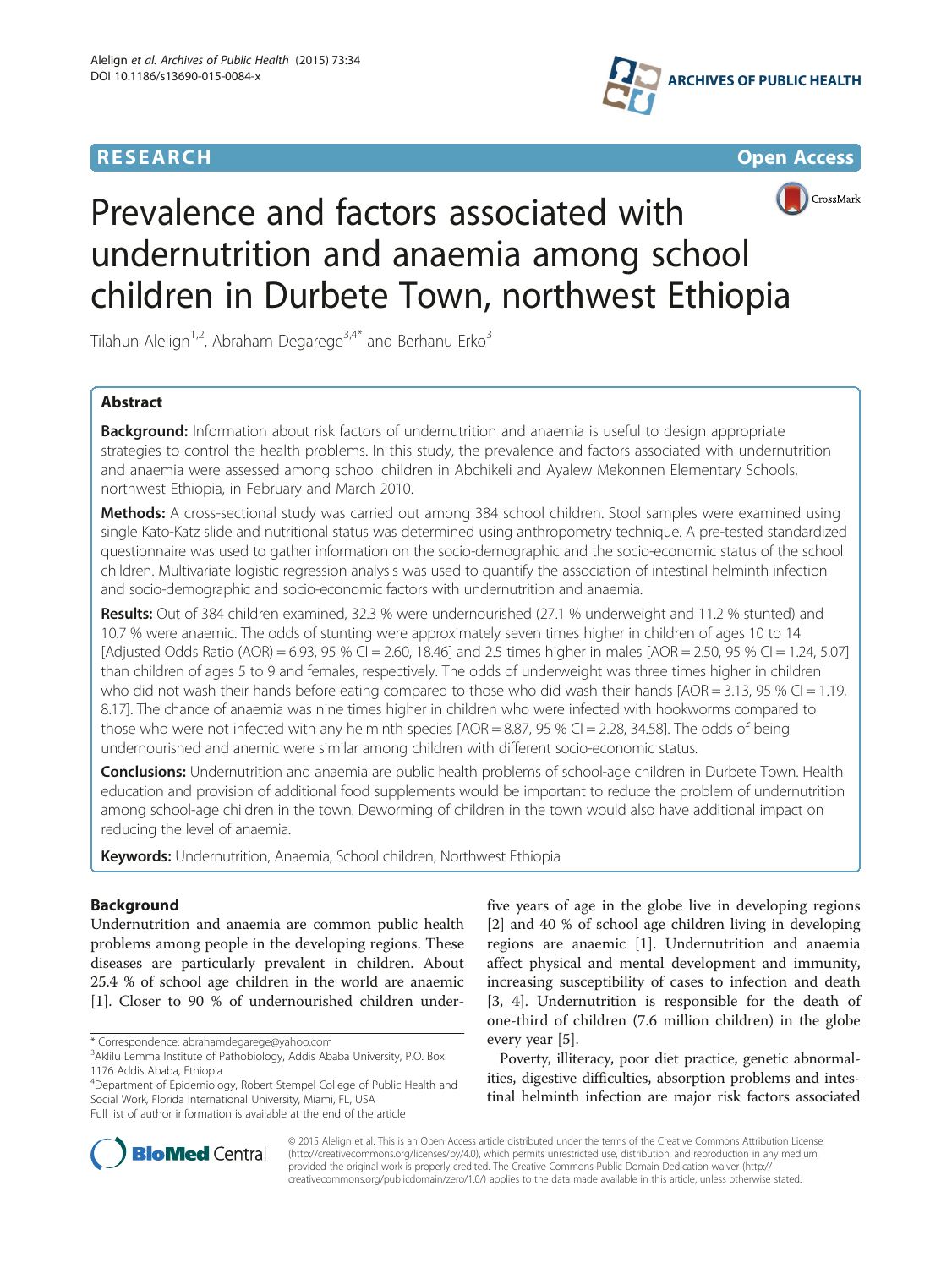with anaemia and undernutrition in children [[6](#page-5-0)–[10\]](#page-5-0). Due to the low socio-economic and sanitation conditions prevailing in Ethiopia, undernutrition and anaemia are common problems of citizens (particularly children) of the country. The country remains one of the most undernourished populations in the world [[11\]](#page-5-0). About 44, 29 and 10 % of children under five years of age in Ethiopia were stunted, underweight and wasted, respectively [\[12](#page-5-0)]. Although the major risk factors of undernutrition and anaemia have been previously reported in different regions, the specific causes may vary with localities and time. In addition, causes of anaemia and undernutrition in developing regions are heterogeneous and complex. Hence, current information about risk factors of the problems for each region is helpful to design integrated, timely and appropriate strategies to effectively control the diseases. In this study, the prevalence and factors associated with undernutrition and anaemia were assessed among school children in Abchikeli and Ayalew Mekonnen Elementary Schools, northwest Ethiopia, in February and March 2010.

## Methods

## Study area and population

The study was conducted among school children (age: 5 to 15 years) in Abchikeli and Ayalew Mekonen Elementary Schools located in Durbete Town, northwest Ethiopia, in February and March 2010. The town is divided into 2 kebeles (the smallest administrative units). A total of 17,497 people live in the area (7781 males and 9716 females). According to the health center files, worm infections are the second (next to malaria) causes for visiting health centers for communities living in the town. The altitude of the town is 1500 masl. The mean annual temperature and annual rain fall ranges from 9 to 25 °C and 1400 mm to 1594 mm, respectively. The dominant soil type of the study area is brown and black loamy soil. The majority of the population of the town are engaged in mixed agricultural activities. Using multistage random sampling, a total of 384 (247 from Abchikeli and 137 from Ayalew Mekonnen Elementary Schools) school children were proportionally selected based on the size of the students of age 5 to 15 in each school enrolled in the study.

#### Socio-demographic and socio-economic

Information about age, sex, education status of parents, grade level of the children, house floor nature, presence of latrine, hand washing habit before eating, drinking water source, place of residence and religious status of children was collected using a questionnaire. A pre-tested structured questionnaire was constructed in English and translated into Amharic. Then, the children were interviewed in Amharic.

#### Stool collection and examination

The school children were provided with small plastic sheets and clean wooden applicator stick and informed to bring about 5 mg stool sample. The samples were then processed using Kato-Katz method and examined microscopically for ova of intestinal helminths [[13\]](#page-5-0). Egg counts for hookworm were made on the spot within 30 to 45 min of slide preparation, whereas the specimens were quantitatively examined for the eggs of A. lumbricoides and T. trichiura within one week of specimen collection at the laboratory of Aklilu Lemma Institute of Pathobiology, Addis Ababa University. Eggs counted for each species of helminth were multiplied by 24 to estimate the number of eggs in a gram of stool and infection intensity was determined accordingly [\[14](#page-5-0)].

## Nutritional status

Weight and height were measured using a digital portable weighing calibrated SECA scale. The school children were weighed wearing light clothes (school uniforms) without shoes. The calibrated SECA balance scale has intervals/ sensitivity of 0.1 kg and 0.1 cm precision. Weighing scale was calibrated to zero before taking every measurement. Classification of the nutritional status of the children was made according to the WHO Growth Standards. Children were considered undernourished when they were either stunted (Z of height for age less than −2) or underweight (Z of body mass index for age less than −2) [\[15\]](#page-5-0).

#### Haemoglobin level determination

Blood samples from each child were collected by finger pricking after rubbing the finger-tip with sterile cotton (immersed in alcohol), and pricking it with a sterile disposable lancet. A drop of blood was then allowed to enter the optical window of the microcuvette through capillary action. The microcuvett was placed into the cuvett holder of a hemocue spectrophotometer (Hemocue HB 201 analyzer) and the concentration of haemoglobin was quantitatively determined in g/dl. Anaemic status was then determined accordingly. The haemoglobin cut-off levels indicating anemia were below 11.5 g/dl for children in the 5–11 years age group and below 12.0 g/dl for children in the 12–14 years age group [\[16\]](#page-5-0).

#### Data analysis

The data were entered, cleaned and checked using Excel 2007 and analysis was performed using STATA (version 10, Stata Corporation, College Station, Texas, USA). Proportions were used to describe the prevalence of intestinal helminth infections, stunting, underweight and anaemia. Z-test of proportions was used to test the difference in the prevalence of stunting, underweight and undernutrition between different age and sex groups. Multivariate logistic regression analysis was used to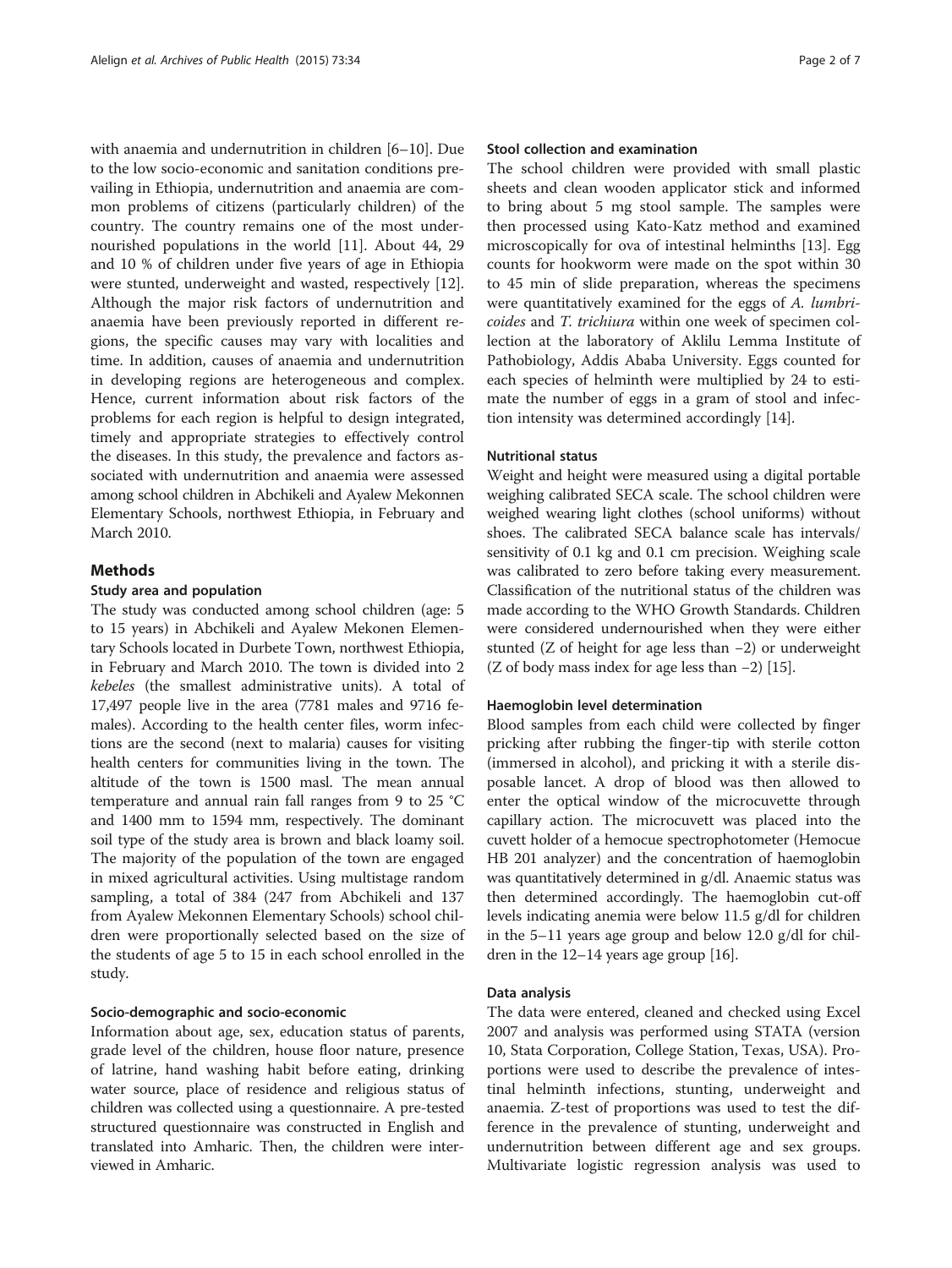measure the strength of association of socio-economicand socio-demographic factors and intestinal helminth infections with undernutrition and anaemia. Ninety five percent confidence interval (CI) was calculated for the odds ratio values. Values were considered significant when P < 0.05.

## Ethical considerations

Ethical clearance was obtained from the Ethical Clearance Committee of the Department of Microbial, Cellular and Molecular Biology, College of Natural Sciences, Addis Ababa University. Permission to conduct the study was also obtained from Debub Achefer District Health Offices, educational authorities and school principals. The samples were collected from children who gave their assent and whose parents/guardians signed the written informed consent. All children who had intestinal helminth infections were treated with an appropriate dose of 500 mg mebendazole.

#### Results

A total of 403 children were contacted of whom 384 brought stool samples and responded to the questionnaire. Of a total of 384 study participants examined, 32.3 % were undernourished and 10.7 % were anaemic (Table 1). About 27.1 % of the children were underweight while 11.2 % were stunted. The prevalence of stunting was significantly higher in males  $(P = 0.01)$  and children of ages 10 to 15 years  $(P < 0.01)$  compared to females and children of ages 5 to 9 years (Table [2](#page-3-0)), respectively. The difference in the prevalence of anaemia was not significant between sexes ( $P = 0.64$ ) and age groups ( $P = 0.53$ ).

#### Intestinal helminth infection, undernutrition and anaemia

The odds of stunting was seven times higher in children of ages 10 to 14 [Adjusted Odds Ratio  $(AOR) = 6.93$ , 95 % CI = 2.60, 18.46] and 2.5 times higher in males  $[AOR = 2.50, 95 % CI = 1.24, 5.07]$  than children of ages 5 to 9 and females, respectively. The chance of anaemia was approximately nine times higher in children who were infected with hookworm compared to those who were not infected with helminths  $[AOR = 8.87, 95 %$  CI = 2.28, 34.58] (Table [3\)](#page-3-0). However, the difference in the prevalence of underweight was not significant between males and females and children of ages 5 to 9 and 10 to 14 years. Similarly, the difference in the prevalence of underweight and stunting were not significant between children who were infected and those not infected with intestinal helminths.

# Association of socio-economic and socio-demographic factors with undernutrition and anaemia

The odds of underweight was three times higher in children who did not wash their hands before eating

| Variables                   | Categories              | Frequency | Percent |
|-----------------------------|-------------------------|-----------|---------|
| Age in years                | $5 - 9$                 | 175       | 45.6    |
|                             | $10 - 14$               | 209       | 54.4    |
| Sex                         | Male                    | 172       | 44.8    |
|                             | Female                  | 212       | 55.2    |
| Helminth infection          | Yes                     | 211       | 54.9    |
|                             | No.                     | 173       | 45.1    |
| Nutrition status            | Undernourished          | 124       | 67.7    |
|                             | Normal                  | 264       | 32.3    |
| Anaemic status              | Anaemic                 | 41        | 10.7    |
|                             | Not anaemic             | 343       | 89.3    |
| Family                      | $1$ to $3$              | 207       | 53.9    |
| Size                        | $4 - 6$                 | 123       | 32.0    |
|                             | $\geq 7$                | 54        | 14.1    |
| Fathers                     | Literate                | 182       | 47.4    |
| education                   | Illiterate <sup>a</sup> | 202       | 52.6    |
| Mothers                     | Literate                | 143       | 37.2    |
| education                   | Illiterate <sup>a</sup> | 241       | 62.8    |
| Drinking                    | Tap                     | 131       | 34.1    |
| water                       | Well                    | 148       | 38.5    |
| sources                     | River/spring            | 105       | 27.4    |
| Hand                        | Yes                     | 361       | 94.0    |
| Washing habit before eating | No                      | 23        | 6.0     |
| Shoe                        | Yes                     | 86        | 22.4    |
| Wearing                     | No                      | 298       | 77.6    |
| Presence                    | Yes                     | 151       | 39.2    |
| of latrine                  | No.                     | 233       | 60.7    |
| House                       | Cement                  | 21        | 5.5     |
| Floor                       | Earthen                 | 263       | 94.5    |
| Residence                   | Urban                   | 137       | 35.7    |
|                             | Rural                   | 247       | 64.3    |
| Grade                       | $1$ to $3$              | 279       | 72.7    |
|                             | $3$ to $6$              | 105       | 27.3    |
| Religion                    | Christian               | 366       | 95.3    |
|                             | Muslim                  | 18        | 4.7     |

Table 1 Characteristics of children in Abchikeli and Ayalew Mekonnen elementary, northwest Ethiopia, February and March 2010

lliterate<sup>a</sup> = can not read and write

compared to those who did wash their hands  $[AOR =$ 3.13, 95 % CI = 1.19, 8.17]. However, the odds of underweight and stunting were similar between children with different family size, family education status, drinking water source, shoe wearing habit, living house floor nature, place of residence, latrine usage habit and grade level. Similarly, the chance of developing anaemia was similar between children with different socio-economic status (Table [4](#page-4-0)).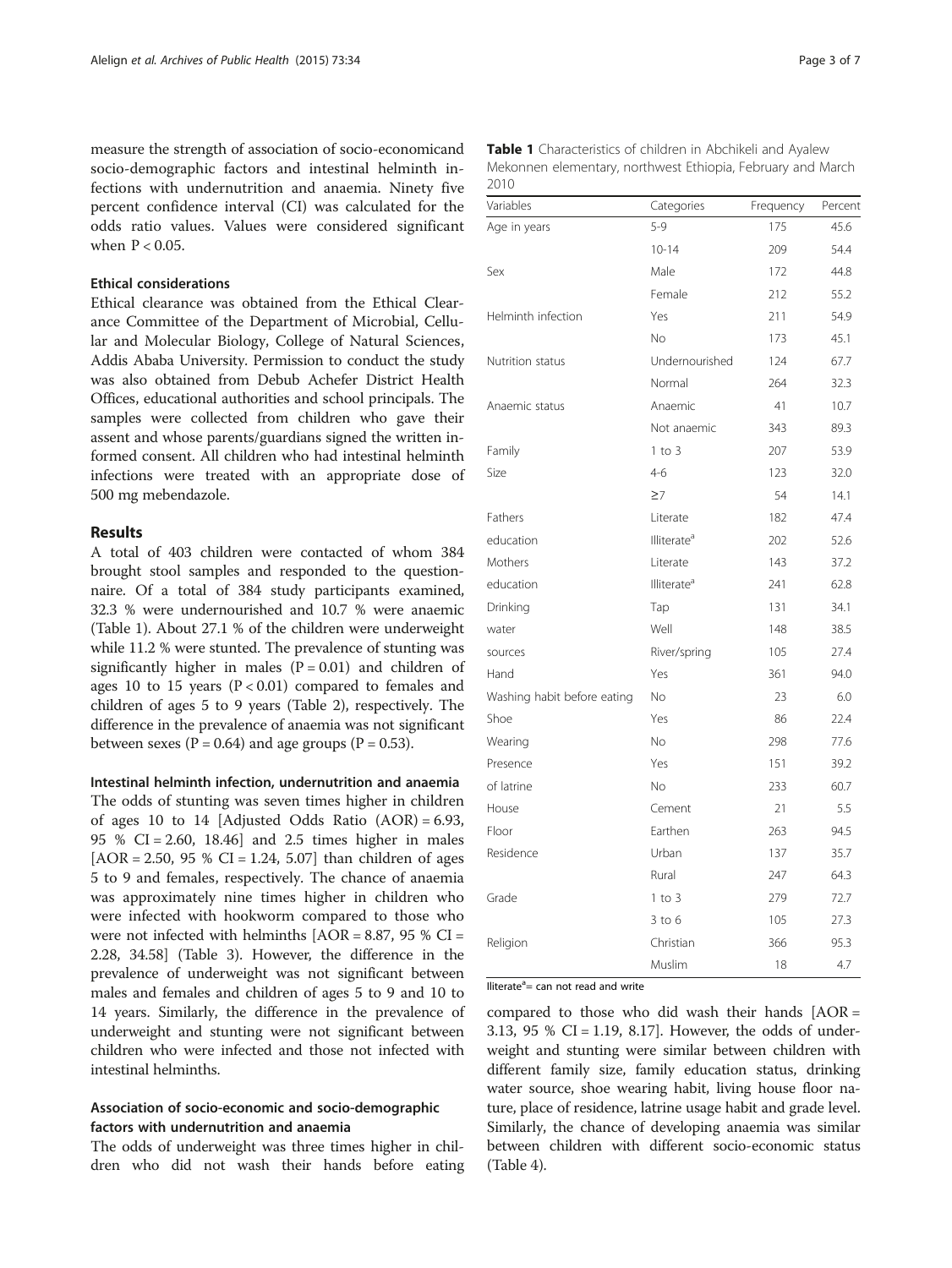| Variables<br>Number examined |     | Percent stunted<br>$(HAZ < -2)$ | Percent underweight<br>$(BAZ < -2$ or $WAZ < -2)$ | Percent undernourished<br>(WAZ $<-2$ or HAZ $<-2$ or BAZ $<-2$ ) | Percent anaemia |  |
|------------------------------|-----|---------------------------------|---------------------------------------------------|------------------------------------------------------------------|-----------------|--|
| Age                          |     |                                 |                                                   |                                                                  |                 |  |
| $5 - 9$                      | 175 | 4.57                            | 30.86                                             | 31.43                                                            |                 |  |
| $10 - 14$                    | 209 | 16.75                           | 23.92                                             | 33.01                                                            | 13.4            |  |
| Total                        | 384 | 11.2                            | 27.1                                              | 32.3                                                             | 10.7            |  |
| P-value                      |     | 0.00                            | 0.13                                              | 0.74                                                             | 0.53            |  |
| Sex                          |     |                                 |                                                   |                                                                  |                 |  |
| Females                      | 212 | 7.6                             | 69.81                                             | 33.02                                                            | 11.32           |  |
| Males                        | 172 | 15.7                            | 76.74                                             | 31.4                                                             | 9.9             |  |
| P-value                      |     | 0.01                            | 0.13                                              | 0.74                                                             | 0.64            |  |

<span id="page-3-0"></span>Table 2 Prevalence of undernutrition and anaemia among children in Abchikeli and Ayalew Mekonnen Elementary Schools stratified by age and sex, northwest Ethiopia, February and March 2010

WAZ = Z-scores for Weight-for-age- calculated when age from 5 to 10 years

HAZ = Z-scores for Length/height-for-age- calculated when age from 5 to 15 years

BAZ = Z-scores for BMI-for-age- calculated when age from 5 to 15 years

## **Discussion**

A total of 384 children enrolled in Abchikele and Ayalew Mekonnen Elementary Schools were examined and 32.3 % of them were found undernourished (27.1 % were underweight and 11.2 % were stunted) and 10.7 % were anaemic. Male and older age children were at risk of being stunted and those who did not wash their hands before eating were at risk of being underweight. The chance of being anaemic was higher in children who were infected with hookworm compared to those who were not infected with helminths. However, the prevalence of undernutrition and anaemia were similar between children with different socio-economic status and

those who were infected with intestinal helminth and those were not infected.

The prevalence of undernutrition (underweight and/or stunting) in the current study was similar to a recent report among school-age children in Addis Ababa (30.9 %) [[17\]](#page-6-0). The prevalence of underweight found out in the current study is also comparable with the prevalence documented in other regions of Ethiopia [\[18](#page-6-0), [19\]](#page-6-0). However, some studies documented a higher prevalence of stunting (19.6 to 29.3 %) [[17](#page-6-0)–[20](#page-6-0)] and undernutrition (underweight and/or stunting) (42 to 46.7 %) [[17](#page-6-0), [19](#page-6-0), [20](#page-6-0)] among school-age children in different places of the country. These differences could be due to variations in

Table 3 Association of intestinal helminth infection, sex and age with undernutrition and anaemia among children in in Abchikeli and Ayalew Mekonnen elementary schools, northwest Ethiopia, February and March 2010

|                    | Categories      | Undernutrition |              |                            | Anaemia             |     |                            |
|--------------------|-----------------|----------------|--------------|----------------------------|---------------------|-----|----------------------------|
| Variables          |                 | Yes            | No           | AOR <sup>a</sup> [95 % CI] | Yes                 | No  | AOR <sup>a</sup> [95 % CI] |
| Helminth infection | Non-infected    | 55             | 118          | $\overline{\phantom{a}}$   | 3                   | 170 | $\sim$                     |
|                    | A. lumbricoides | 13             | 13           | 2.16 [0.85, 5.53]          | $\mathsf{O}\xspace$ | 26  | <b>NA</b>                  |
|                    | Hookworm        | 44             | 101          | 1.42 [0.80, 2.52]          | 23                  | 122 | 8.87 [2.28, 34.58]         |
|                    | T. trichiura    | $\mathbf{0}$   | 5            | <b>NA</b>                  | $\mathbf 0$         | 5   | <b>NA</b>                  |
|                    | Any             | 69             | 142          | 1.28 [0.79, 2.09]          | 38                  | 173 | 10.65 [2.96,38.39]         |
|                    | Single          | 57             | 119          | 1.41 [0.85, 2.33]          | 23                  | 153 | 8.11 [2.20, 29.88]         |
|                    | <b>Double</b>   | 10             | 23           | $0.53$ [0.17, 1.65]        | 15                  | 18  | 43.56 [8.42, 225.55]       |
|                    | Triple          | $\overline{2}$ | $\mathbf{0}$ | <b>NA</b>                  | $\mathbf 0$         | 2   | <b>NA</b>                  |
| Age in years       | $5 - 9$         | 55             | 120          | $\overline{\phantom{a}}$   | 13                  | 162 | $\overline{\phantom{a}}$   |
|                    | $10 - 14$       | 69             | 140          | 1.36 [0.76, 2.43]          | 28                  | 181 | $0.61$ $[0.22, 1.71]$      |
| Sex                | Male            | 54             | 118          | $\overline{a}$             | 17                  | 155 | ٠                          |
|                    | Female          | 70             | 142          | 1.17 [0.73, 1.86]          | 24                  | 188 | 1.06 [0.49, 2.26]          |

NA: not applicable

AOR<sup>a</sup> (adjusted odds ratio): adjusted for age, sex, helminth infection, education status of parents, grade level of the children, house floor nature, presence of latrine, hand washing habit before eating, drinking water source, place of residence and religious status: based on two (for anaemia and undernutrition) independent multivariable regression models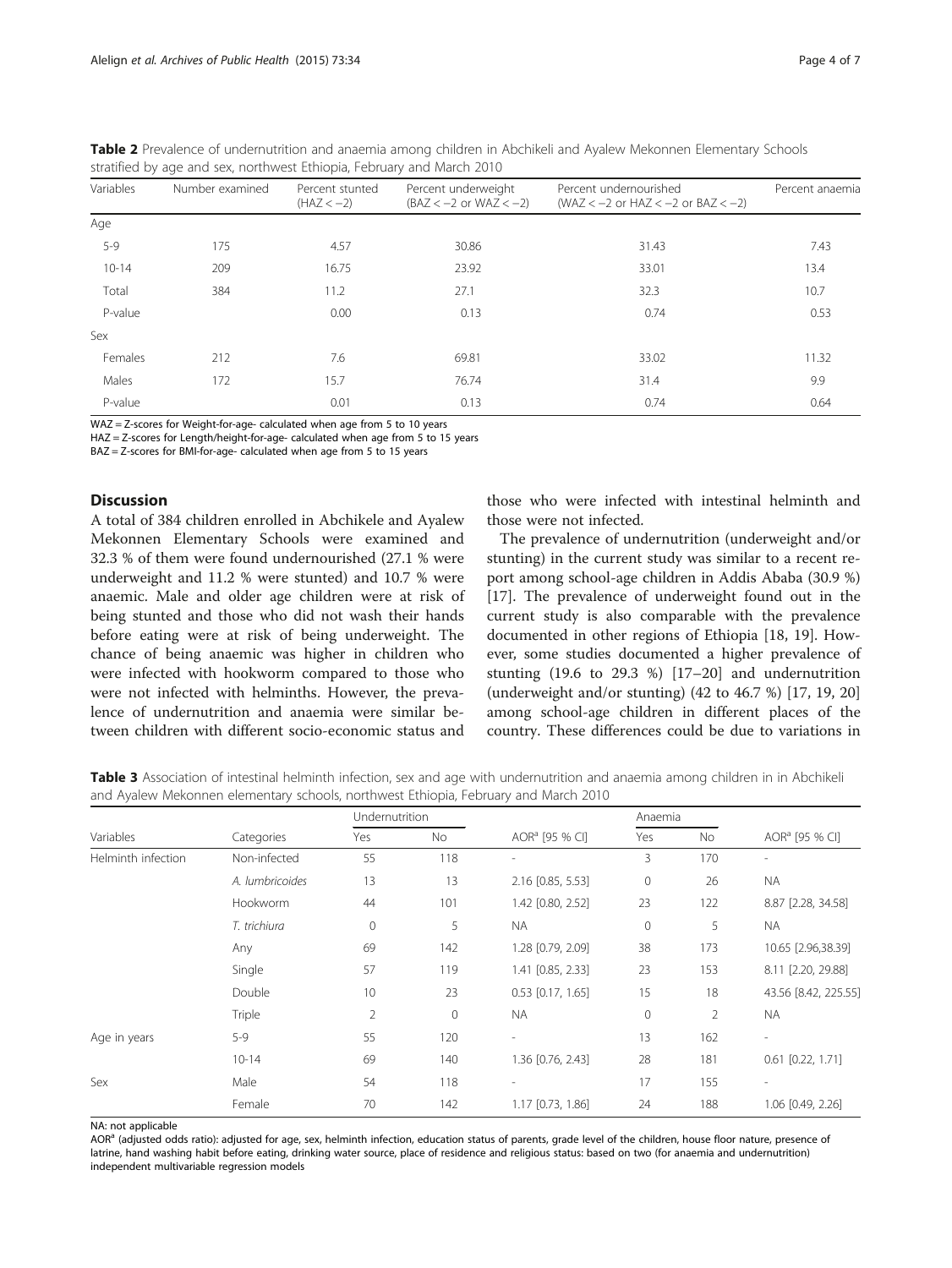|            |                         |                |           | Abchikeli and Ayalew Mekonnen Elementary Schools, northwest Ethiopia, February and March 2010 |                |           |                            |
|------------|-------------------------|----------------|-----------|-----------------------------------------------------------------------------------------------|----------------|-----------|----------------------------|
|            |                         | Undernutrition |           |                                                                                               | Anaemia        |           |                            |
| Variables  | Categories              | Yes            | <b>No</b> | AOR [95 % CI] <sup>a</sup>                                                                    | Yes            | <b>No</b> | AOR [95 % CI] <sup>a</sup> |
| Family     | $1$ to $3$              | 74             | 133       |                                                                                               | 20             | 187       | $\overline{a}$             |
| Size       | $4 - 6$                 | 33             | 90        | $0.78$ $[0.45, 1.35]$                                                                         | 13             | 110       | $0.61$ $[0.25, 1.48]$      |
|            | $\geq 7$                | 17             | 37        | 0.94 [0.44, 1.99]                                                                             | 8              | 146       | 0.93 [0.32, 2.72]          |
| Fathers    | Literate                | 66             | 116       |                                                                                               | 17             | 165       |                            |
| education  | Illiterate <sup>b</sup> | 58             | 144       | 0.88 [0.39, 1.99]                                                                             | 24             | 178       | $0.90$ $[0.29, 2.75]$      |
| Mothers    | Literate                | 55             | 88        |                                                                                               | 11             | 132       |                            |
| education  | Illiterate <sup>b</sup> | 69             | 172       | 1.33 [0.55, 3.22]                                                                             | 30             | 211       | $0.87$ [0.22, 345]         |
| Drinking   | Tap                     | 55             | 76        |                                                                                               | 5              | 126       |                            |
| water      | Well                    | 42             | 106       | $0.64$ $[0.21, 1.97]$                                                                         | 26             | 122       | 0.91 [0.05, 15.33          |
| sources    | River/spring            | 27             | 78        | $0.27$ $[0.02, 3.85]$                                                                         | 10             | 95        | 0.68 [0.02, 23.08]         |
| Hand       | Yes                     | 113            | 248       |                                                                                               | 33             | 328       |                            |
| washing±   | No                      | 11             | 12        | 2.62 [1.02, 6.72]                                                                             | 8              | 15        | 2.73 [0.90, 8.24]          |
| Shoe       | Yes                     | 34             | 52        |                                                                                               | $\mathbf{1}$   | 85        | $\overline{\phantom{0}}$   |
| Wearing    | No                      | 90             | 208       | 1.09 [0.52, 2.29]                                                                             | 40             | 258       | 5.91 [0.41, 85.95]         |
| Presence   | Yes                     | 62             | 89        |                                                                                               | 8              | 143       | $\overline{\phantom{a}}$   |
| of latrine | No                      | 62             | 171       | $0.60$ $[0.22, 1.64]$                                                                         | 33             | 200       | $0.30$ $[0.04, 2.07]$      |
| House      | Cement                  | 11             | 10        |                                                                                               | $\overline{2}$ | 19        |                            |
| Floor      | Earthen                 | 113            | 250       | 1.79 [0.54, 5.96]                                                                             | 39             | 324       | 4.13 [0.09, 195.52]        |
| Residence  | Urban                   | 57             | 80        |                                                                                               | 6              | 131       | $\overline{\phantom{a}}$   |
|            | Rural                   | 67             | 180       | 1.19 [0.33, 4.36]                                                                             | 63             | 212       | $0.11$ $[0.00, 3.03]$      |
| Grade      | $1$ to $3$              | 89             | 190       |                                                                                               | 24             | 255       |                            |
|            | 4 to 6                  | 35             | 70        | 1.57 [0.81, 3.07]                                                                             | 17             | 88        | 2.23 [0.82, 6.10]          |
| Religion   | Christian               | 117            | 249       |                                                                                               | 39             | 327       |                            |
|            | Muslim                  | $\overline{7}$ | 11        | 0.40 [0.09, 1.82]                                                                             | $\overline{2}$ | 16        | $0.61$ $[0.02, 15.63]$     |

<span id="page-4-0"></span>Table 4 Association of socioe-conomic and socio-demographic factors factors with undernutrition and anaemia among children in Abchikeli and Ayalew Mekonnen Elementary Schools, northwest Ethiopia, February and March 2010

AOR<sup>a</sup> (adjusted odds ratio): adjusted for age, sex, helminth infection, education status of parents, grade level of the children, house floor nature, presence of latrine, hand washing habit before eating, drinking water source, place of residence and religious status: based on two (for anaemia and undernutrition) independent multivariable regression models

Illiterate<sup>b</sup>: Can not read and write

Hand washing±: hand washing habit before eating

the factors predisposing to underweight and stunting in the different regions of Ethiopia. Stunting is chronic and associated with long term factors; howevere, being underweight is due to current and acute or chronic inadequate nutrition.

The prevalence of anaemia among school-age children in the current study is mild. However, a relatively high prevalence of anaemia (27.6 to 37.6 %) was observed among school-age children in a different regions of Ethiopia [[21](#page-6-0)–[23](#page-6-0)]. The etiologic agents of anaemia are different and could vary from place to place [\[16\]](#page-5-0). This may contribute to the differences in the prevalence of anaemia among school-age children in different regions of the country.

Male children of ages 10 to 14 years were at higher risk of being stunted. Similar previous studies also reported a higher prevalence of stunting in males than in females [\[18, 24](#page-6-0)–[27](#page-6-0)] and in children of ages 10 to 14 years compared to those of ages 5 to 9 years [\[28](#page-6-0)–[30\]](#page-6-0). These sex and age biases in the prevalence of stunting in the area could be related to community specific cultures. In the region, male children are usually more mobile and undertake different playing activities (e.g. sport) that make them loss grater energy from their body. On the other hand, females are usually give more attention to their personal hygiene than males, are less mobile in their behavior and stay at home, have more access to different food staff. As a result, females will be less vulnerable to undernutrition compared to males. Particularly, the physical activities are frequently practiced by older age children. On the other hand, the habit of not washing hands before eating among children was associated with a greater prevalence of underweight rather than stunting. Unlike stunting, which shows cumulative effects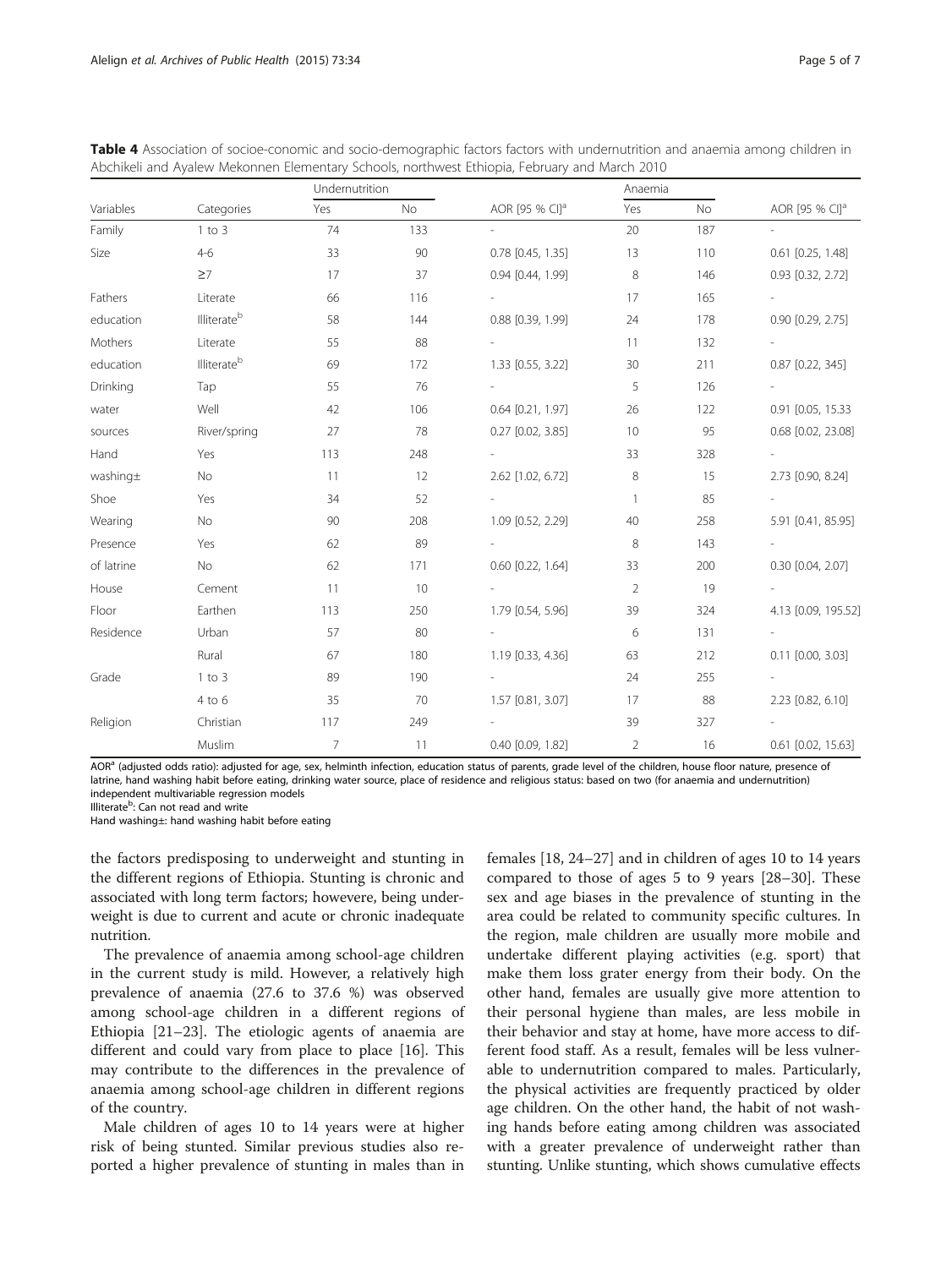<span id="page-5-0"></span>starting from a past period, being underweight is acute, indicating current nutritional status of children. Not washing hands before eating may cause acute bacterial or parasitic infection that would lead to diarrhea or malabsorption problems and acute undernutrition.

Hookworm infection was independently associated with an increased risk of anaemia, as previously reported by many studies [[31](#page-6-0), [32\]](#page-6-0). However, the number of children infected with A. lumbrcoides and T. trichiura alone were too small to make valid statistical tests regarding the impact of these infections on anaemia and undernutrition. On the other hand, Soil Transmitted Helminths infection in general was not associated with undernutrition. This is in contrast to some previous studies [\[32](#page-6-0)–[34](#page-6-0)]. The intensity of the majority of infections in the current study was light. As a result, the infections may not have significant impact on the nutritional status of the children.

Although previous studies linked low education status of mothers/fathers, drinking unprotected water, defecating in open fields, living in rural area and not wearing of shoes with undernutrition [[35](#page-6-0)–[39](#page-6-0)] and anaemia [[40](#page-6-0)–[42](#page-6-0)], similar associations were not observed in the present study. Other studies also reported that the aforementioned socio-economic factors do not increase the risk of undernutrition or anaemia [\[43](#page-6-0), [44](#page-6-0)]. Different communities have different lifestyles, cultures, religions and environmental conditions. As a result, risk factors of undernutrition and anaemia may not be similar in all areas.

The use of single Kato Katz slide was a limitation in the present study because it might have underestimated the prevalence and intensity of infection in the study population. In addition, the cross-sectional nature of the study design hampers making conclusive conclusions regarding the impact of the socio economic factors and intestinal helminth infection on anaemia and undernutrition. Further community based longitudinal studies would be helpful to evaluate whether Soil Transmitted Helminths infection and poor socioeconomic, low education, poor sanitation status could lead to undernutrition and anaemia in children and adult among the communities in Durbete Town, North west Ethiopia.

## Conclusions

Undernutrition and anaemia are public health problems of school age children in Durbete town. Being male, age between 10 and 14 years and not washing hands before eating increases the risk of undernutrition. Hookworm infection was associated with a higher risk of anaemia. Health education and provision of additional food supplements could be important to reduce the problem of undernutrition among school age children in the town. Deworming of school age children in the town would also have additional impact on reducing the prevalence of anaemia among school age children living in Durbete town.

#### Competing interests

The authors declare that they have no competing interests.

#### Authors' contributions

TA and BE: conceived the project idea and designed the study protocol; TA: collected the data; AD: analyzed the data and drafted the manuscript. All authors read and approved the final manuscript.

#### Acknowledgements

This study received financial support from Faculty of Science, Addis Ababa University. We would like to thank the staffs of Durbete District Heath Center for their cooperation during the study. Our thanks also go to the study participants for their cooperation and taking part in the study.

#### Author details

<sup>1</sup>Department of Microbial, Cellular and Molecular Biology, College of Natural Sciences, Addis Ababa University, P.O. Box 1176, Addis Ababa, Ethiopia. <sup>2</sup> Department of Biology, Debre Birhan University, Debre Birhan, Ethiopia. <sup>3</sup> Aklilu Lemma Institute of Pathobiology, Addis Ababa University, P.O. Box 1176 Addis Ababa, Ethiopia. <sup>4</sup> Department of Epidemiology, Robert Stempel College of Public Health and Social Work, Florida International University, Miami, FL, USA.

#### Received: 25 November 2014 Accepted: 17 June 2015 Published online: 10 August 2015

#### References

- 1. Benoist B, McLean E, Cogswell M, Egli I, Wojdyla D. Worldwide prevalence of anaemia 1993–2005. World Health Organization Global Database on Anaemia. Geneva: World Health Organization; 2008. p. 1–55.
- 2. UNICEF-WHO-The World Bank Joint Child Malnutrition Estimates: Levels and trends in child malnutrition. UNICEF; WHO; The World Bank, 2012. [http://www.](http://www.who.int/nutgrowthdb/jme_unicef_who_wb.pdf) [who.int/nutgrowthdb/jme\\_unicef\\_who\\_wb.pdf](http://www.who.int/nutgrowthdb/jme_unicef_who_wb.pdf). Accessed May 8, 2015.
- Grantham-McGregor S, Ani C. A review of studies on the effect of iron deficiency on cognitive development in children. J Nutr. 2001;131(2):649–66.
- 4. Nokes C, van den Bosch C, Bundy DAP. The Effects of Iron Deficiency and Anemia on Mental and Motor Performance, Educational Achievement, and Behaviors in Children. An Annotated Bibliography. Washington, DC: INACG and ILSI Press; 1998.
- 5. World Health Organization. Communicable disease and severe food shortage technical Note. Geneva: WHO; 2010.
- 6. Bhutta ZA, Ahmed T, Black RE, Cousens S, Dewey K, Giugliani E, et al. What works Interventions for maternal and child under nutrition and survival. Lancet. 2008;371:417–40.
- 7. Pasricha SR, Biggs BA. Undernutrition among children in South and South-East Asia. J Paediatr Child Health. 2010;46:497–503.
- 8. Black RE, Allen LH, Bhutta ZA, Caulfield LE, de Onis M, Ezzati M, et al. Maternal and child undernutrition: global and regional exposures and health consequences. Lancet. 2008;19(371):243–60.
- 9. Westergren A, Wann-Hansson C, Börgdal EB, Sjölander J, Strömblad R. Malnutrition prevalence and precision in nutritional care differed in relation to hospital volume – a cross-sectional survey. Nutr J. 2009;8:20.
- 10. Haidar JA, Pobocik RS. Iron deficiency anemia is not a rare problem among women of reproductive ages in Ethiopia: a community based cross sectional study. BMC Blood Disord. 2009;9:7.
- 11. Headey DD: An analysis of trends and determinants of child undernutrition in Ethiopia, '2000‐2011. International Food Policy Research Institute and Ethiopian Development Research Institute, 2014. Working paper [http://ebrary.ifpri.org/](http://ebrary.ifpri.org/cdm/ref/collection/p15738coll2/id/128896) [cdm/ref/collection/p15738coll2/id/128896](http://ebrary.ifpri.org/cdm/ref/collection/p15738coll2/id/128896). Accessed May 9, 2015.
- 12. CSA [Ethiopia] and ICF International. Ethiopia Demographic and Health Survey 2011. Addis Ababa, Ethiopia and Calverton, Maryland, USA: Central Statistical Agency and ICF International; 2012.
- 13. World Health Organization. Basic Laboratory Methods in Medical Parasitology. Geneva: WHO; 1991.
- 14. World Health Organization. Prevention and control of schistosomiasis and soil-transmitted helminthiasis. Tech Rep Ser. 2002;912:1–57.
- 15. World Health Organization. Child Growth Standards: length /height-for-age, weight-for-age, weight-for-length, weight-for height and body mass indexforage. In: Methods and development. Geneva: WHO; 2006.
- 16. World Health Organization. Iron Deficiency Anaemia: Assessment, Prevention and Control, a Guide for Programme Managers. Geneva: WHO; 2001.